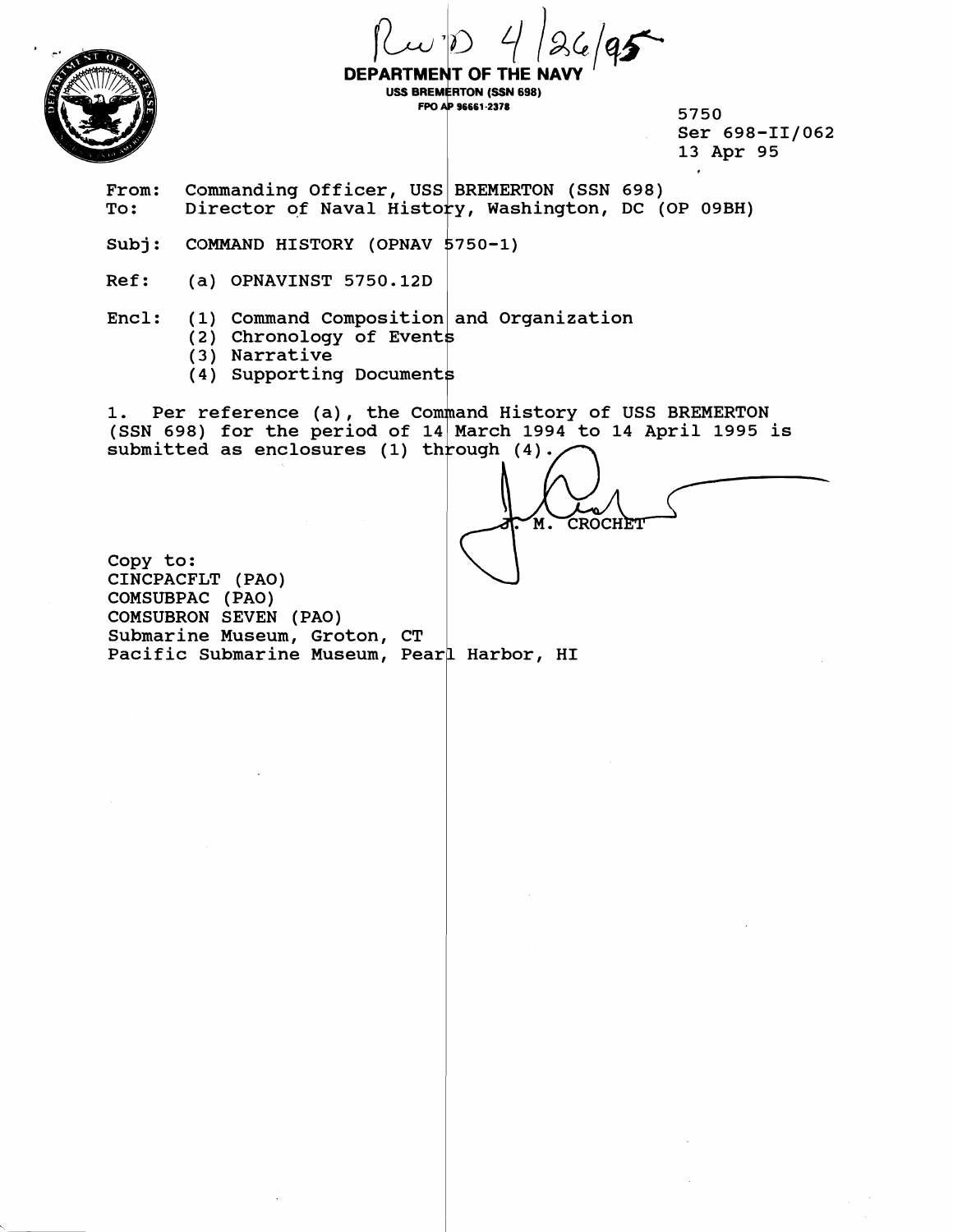## **COMMAND COMPOBI'I ON AN11 ORGANIZATION**

- <code>MISSION: To hunt down and destroy enemy surface ships and</code> **submarines.**
- **ORGAN1 ZA'TION** : **Under operat ior 1 and administrative command of Commander, Subn rine Squadron Seven**
- **COMMANDIING OFFICER: Commander ohn M. Crochet, USN**
- **BIOGRAPHY** : **Attached**

 $\mathcal{F}^{\mathcal{A}}_{\mathcal{A}}$  , where  $\mathcal{F}^{\mathcal{A}}_{\mathcal{A}}$  ,  $\mathcal{F}^{\mathcal{A}}_{\mathcal{A}}$ 

**PERMANENT DUTY STATION: R**earl Harbor, HI **Naval Submarine Base**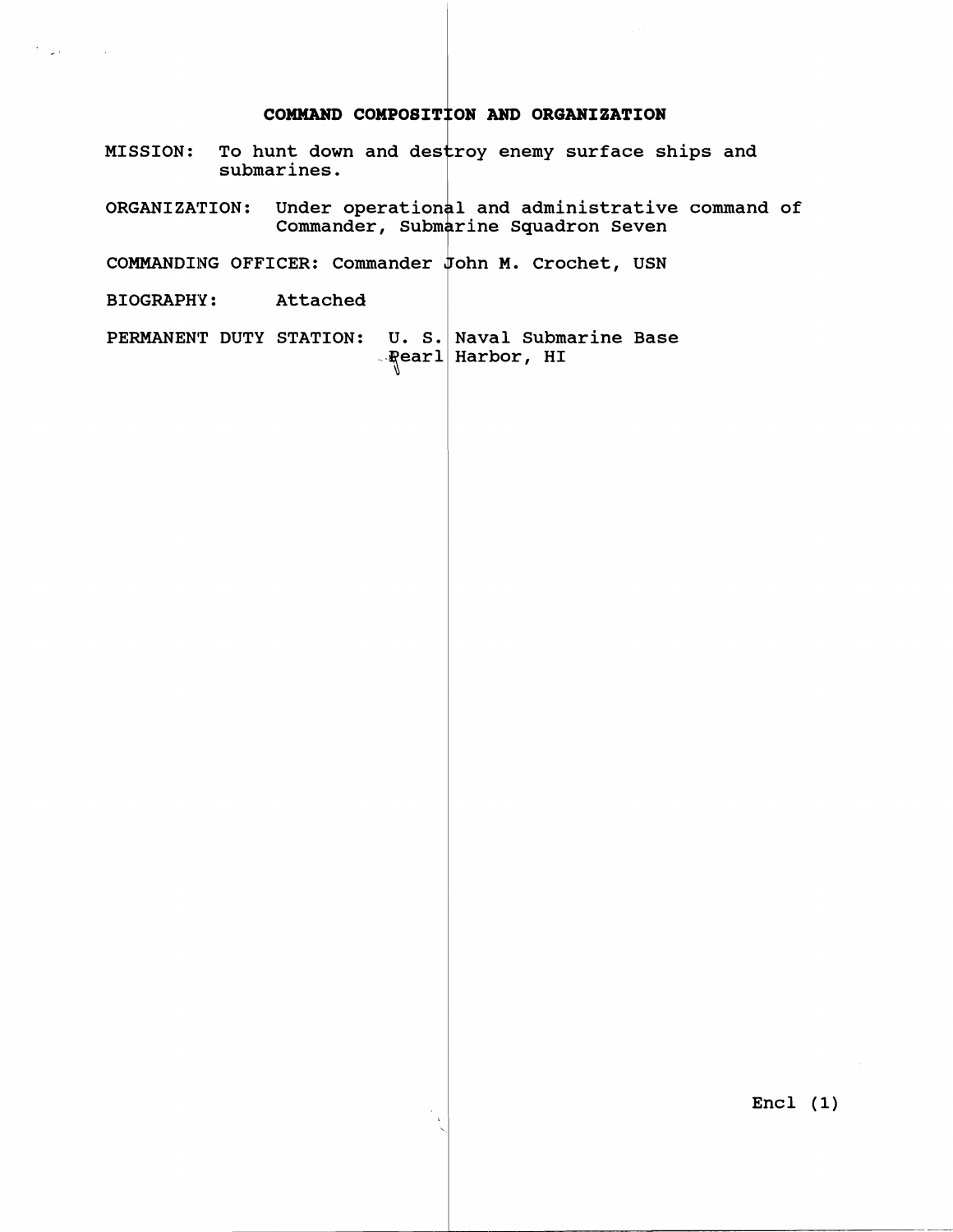## **CHRONOLOGY OF EVENTS**

|        |  |  | 14 Mar - 18 Mar - Local operations/Operational Reactor                                                                               |
|--------|--|--|--------------------------------------------------------------------------------------------------------------------------------------|
|        |  |  | Safeguards Examination (ORSE) Workup                                                                                                 |
|        |  |  | 19 Mar - 21 Mar - Inport Pearl Harbor/Ship's Force Upkeep                                                                            |
|        |  |  | 22 Mar - 31 Mar - Local operations/ORSE Workup                                                                                       |
|        |  |  | 1 Apr - 11 Apr - Inport Pearl Harbor/Ship's Force Upkeep                                                                             |
|        |  |  | 12 Apr - 20 Apr - Local operations/ORSE Workup                                                                                       |
|        |  |  |                                                                                                                                      |
|        |  |  | 21 Apr - 25 Apr - Inport Pearl Harbor/Ship's Force Upkeep                                                                            |
|        |  |  | 26 Apr - 5 May - Local operations/ORSE Workup/Operational                                                                            |
|        |  |  | Reactor Safeguards Examination                                                                                                       |
|        |  |  | 6 May - 12 Jun - Intermediate Maintenance Activity Upkeep                                                                            |
|        |  |  | 13 Jun - 19 Jun - Start of EASTPAC, underway to San Diego<br>20 Jun - 21 Jun - Inport San Diego<br>22 Jun - 30 Jun - CNO Project Ops |
|        |  |  |                                                                                                                                      |
|        |  |  |                                                                                                                                      |
|        |  |  | 1 Jul - 5 Jul - Inport San Francisco                                                                                                 |
|        |  |  | 5 Jul - 8 Jul - Transit to Bangor                                                                                                    |
|        |  |  | 9 Jul - 11 Jul - Inport Bangor/Picnic with city of Bremerton                                                                         |
|        |  |  | 12 Jul - 15 Jul - Daily operations out of Nanoose/CNO project                                                                        |
|        |  |  | testing                                                                                                                              |
|        |  |  | 16 Jul - 19 Jul - Inport Esquimalt                                                                                                   |
| 20 Jul |  |  | - Transit to Bangor                                                                                                                  |
|        |  |  | 21 Jul - 22 Jul - Inport Bangor                                                                                                      |
|        |  |  |                                                                                                                                      |
|        |  |  | 23 Jul - 29 Jul - Transit to Pearl Harbor<br>30 Jul - 3 Aug - Inport Pearl Harbor/Ship's Force Upkeep                                |
|        |  |  | 4 Aug - 19 Aug - Prospective Commanding Officer Operations                                                                           |
|        |  |  | 20 Aug - 2 Nov - Inport Pearl Harbor/Drydock at Pearl Harbor                                                                         |
|        |  |  | Naval Shipyard                                                                                                                       |
|        |  |  | 3 Nov - 10 Nov - Local operations/Tactical Readiness                                                                                 |
|        |  |  | Evaluation (TRE) Workup                                                                                                              |
|        |  |  | 11 Nov - 13 Nov - Inport Pearl Harbor/Ship's Force Upkeep                                                                            |
|        |  |  | 14 Nov - 22 Nov - CONSTELLATION Encounter Exercise/MIDPAC                                                                            |
|        |  |  |                                                                                                                                      |
|        |  |  | 23 Nov - 27 Nov - Thanksgiving Standdown                                                                                             |
|        |  |  | 28 Nov - 9 Dec - Range exercise/Local Operations/TRE Workup                                                                          |
|        |  |  | 10 Dec - 11 Dec - Inport Pearl Harbor/Ship's Force Upkeep<br>12 Dec - 16 Dec - Local operations/Tactical Readiness                   |
|        |  |  |                                                                                                                                      |
|        |  |  | Evaluation                                                                                                                           |
|        |  |  | 17 Dec - 8 Jan - Holiday Standdown                                                                                                   |
|        |  |  | 9 Jan - 13 Jan - Local Operations                                                                                                    |
|        |  |  | 14 Jan - 14 Apr - Selected Restricted Availability                                                                                   |
|        |  |  |                                                                                                                                      |
|        |  |  |                                                                                                                                      |
|        |  |  |                                                                                                                                      |

Encl **(2)**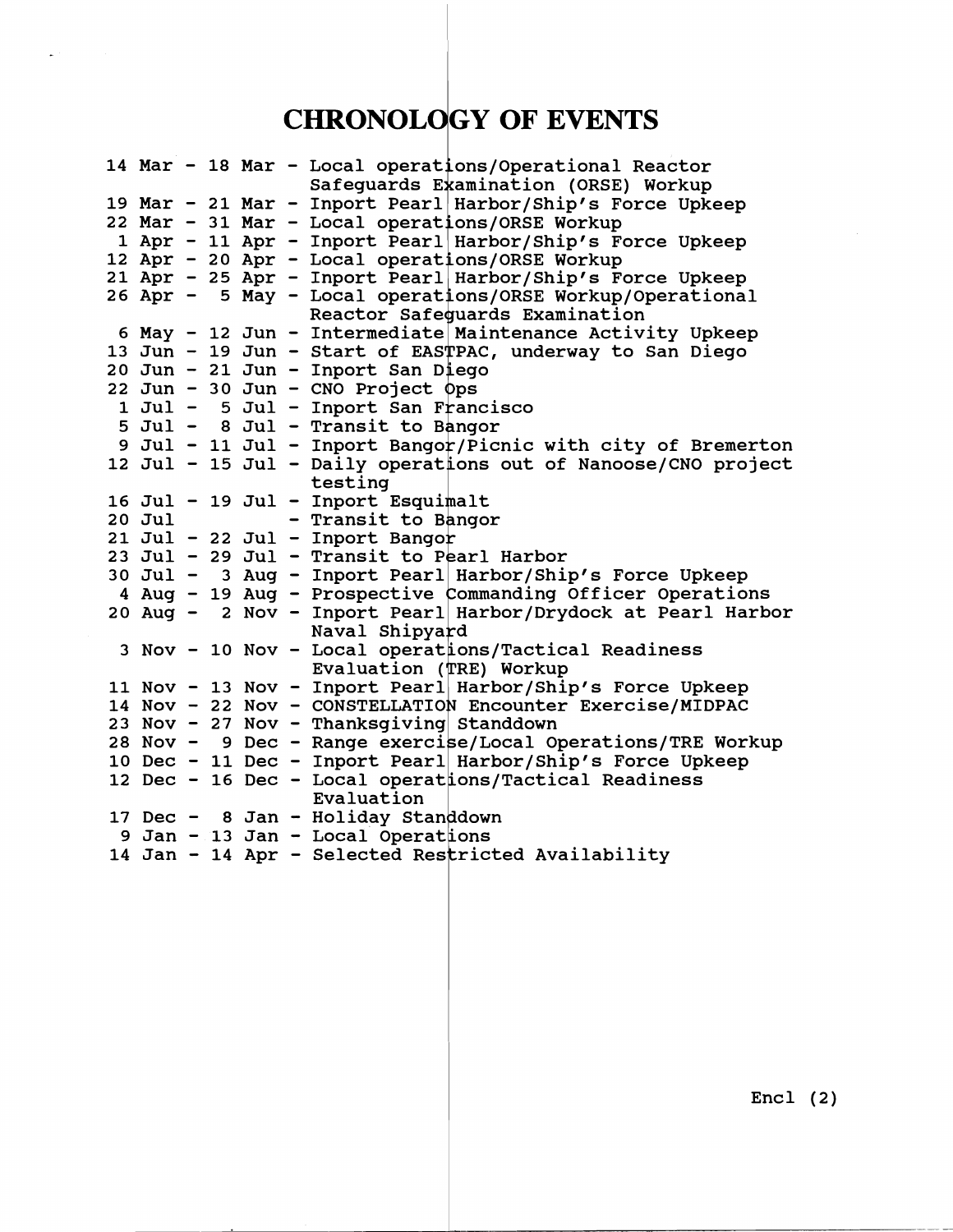## **COMMAND NARRATIVE**

During the past year, USS \$REMERTON completed an Operational **Reactor Safeguards Examination several operations in the Eastern**  Pacific, Prospective Commanding Officer operations, a Tactical Readiness Evaluation, an exercise against the CONSTELLATION Battle Group, and a Selected Restricted Availability.

In the middle of March 1994, USS BREMERTON was preparing for<br>perational Reactor Safeguards Examination (ORSE). The boat an Operational Reactor Safeguards Examination (ORSE). trained for this challenging examination through March and April and conducted the examination itself in early May. The long workup period was well worth the effort and, thanks to the dedication and hard work of the crew, the inspection was very<br>successful. In recognition of the ship's outstanding achievem on the ORSE, BREMERTON was awarded the 1994 COMSUBRON 7 **Engineering**  In recognition of the ship's outstanding achievement

Following the ORSE, the ship immediately commenced an Intermediate Maintenance Activity upkeep in preparation for EASTPAC. Upon completion of the upkeep in mid June, the ship **departed for San Diego. After nttending a San Diego Padres game**  during a one night stay, BREMERTON departed for various EASTPAC operations, making port calls in San Francisco, Bangor, and Esquimalt. While in Bangor, the ship entertained over a dozen **local dignitaries, toured over L,000 residents of BREMERTON and**  was hosted by the City of Bremerton at a picnic in honor of the **boat's arrival.** 

Upon returning to Pearl Harbor at the end of July, BREMERTON immediately departed for Prospective Commanding Officer operations after a weekend in port. The boat then spent the end of August and all of September and October in dry dock at Pearl **Harbor Naval Shipyard conducting emergent repairs.** 

The remainder of the year was spent conducting local operations, including a very successful exercise against the CONSTELLATION Battle Group and preparations for a Tactical Readiness Evaluation. After successfully completing the ship's first Tactical Readiness Evaluation since completion of overhaul, the crew returned to Pearl Harbor and commenced a well deserved **Holiday stand-down.** 

At the beginning of the new year, BREMERTON dry docked in the USS COMPETENT (AFDM-6) and commenced a Selected Restricted **Availability.** 

**Encl (3)**